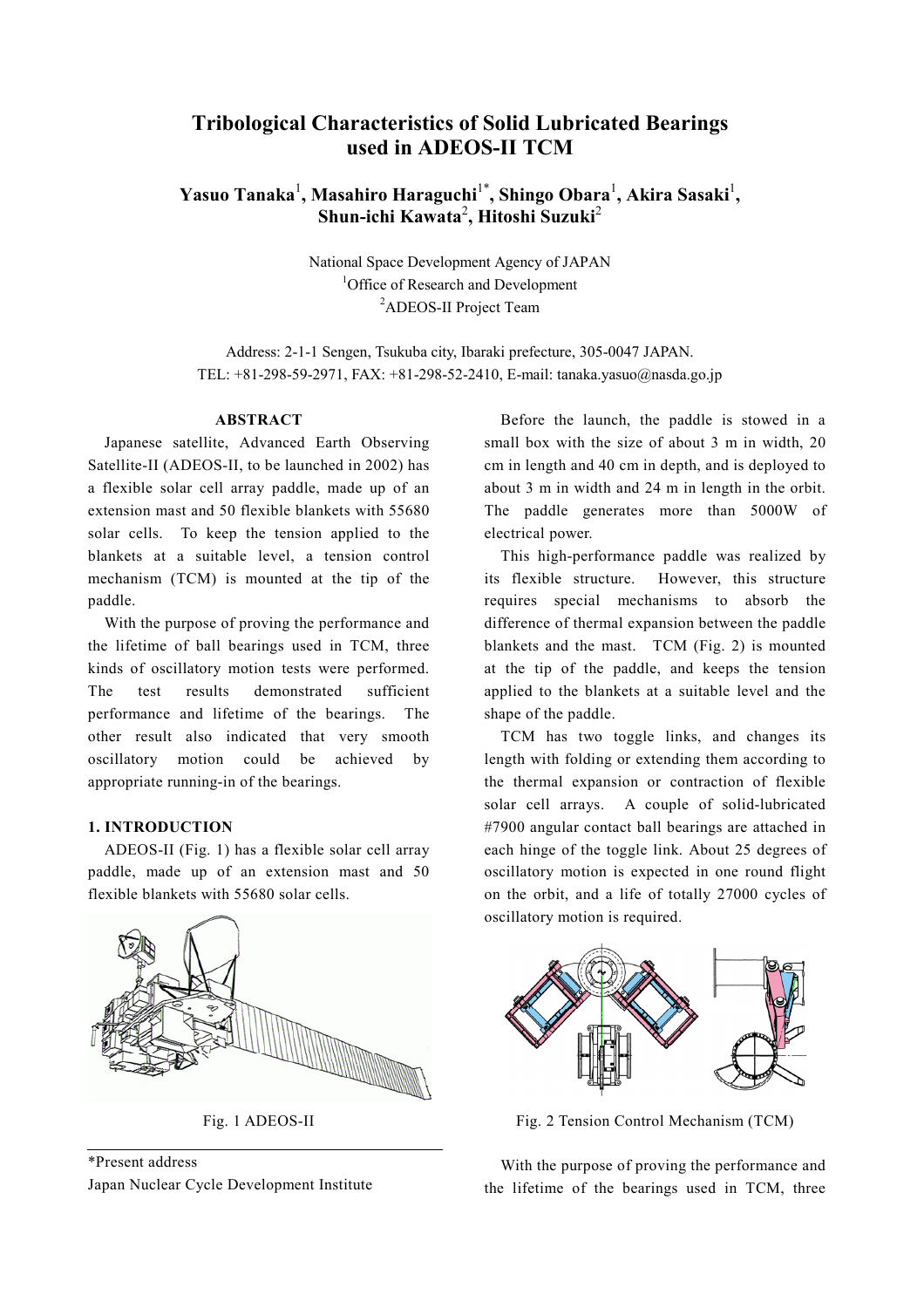kinds of oscillatory motion tests were performed.

 Firstly, the 25 degrees of oscillatory motion was applied to a couple of test bearings in  $10^{-6}$  Pa ultrahigh vacuum (UHV), and frictional torque was measured. This environment pressure aimed the real operation environment of TCM, about 10-8 Pa at 800 $km$  in altitude  $<sup>(1)</sup>$ .</sup>

 Secondly, to investigate the effect of vacuum pressure in test environment, a similar oscillatory motion test in  $10^{-3}$  Pa high vacuum (HV), simulating the test environment of TCM component, was performed. Some paper reported that the coefficient of friction (COF) of  $MoS<sub>2</sub>$  is responsive to test environment and shows pressure dependency in a certain vacuum level  $(2)(3)$ . This second test was performed to ensure whether the bearing performance between UHV and HV is tribologicaly identical, and whether the TCM component test result obtained in HV, about 3~4 order higher pressure than real environment, is reasonable.

 Finally, in order to reduce the torque peaks found in the results of former two tests, an evaluation test of running-in was carried out in UHV. Torque peaks have been sometimes observed in oscillatory motion test of solid-lubricated bearings  $(4) \sim (7)$ , and caused some malfunctions of mechanical components  $(4)(8)$ . In this test, continuous unidirectional rotation of 1500 revolutions at 2.4 rpm (2.5deg./sec.) was appended before the oscillatory motions, and its effect on the torque peak was evaluated.

#### **2. TEST BEARINGS AND RIG**

 The balls and races of the test bearing are lubricated with a sputtered  $MoS<sub>2</sub>$  film, and the retainer is made of a PTFE based composite. Table 1 shows the specifications of the test bearing.

|  |  | Table 1 Specifications of #7900 bearing |  |  |
|--|--|-----------------------------------------|--|--|
|--|--|-----------------------------------------|--|--|

| Outer diameter        | $22 \text{ mm}$        |
|-----------------------|------------------------|
| Inner diameter        | $10 \text{ mm}$        |
| Width                 | $12 \text{ mm}$        |
| Number of balls       |                        |
| Initial contact angle | $15$ deg.              |
| Precision             | JIS P4                 |
|                       | (equivalent to ABEC 7) |

 Figures 3 and 4 show the test rig of bearings used in this lifetime test. In Fig. 4, a couple of bearings are mounted within the bearing holder. An axial load is applied to the bearings with inserting a coil spring between them.



Fig. 3 Test rig (Outside of vacuum chamber)



Fig. 4 Test rig (Inside of vacuum chamber)

 In this lifetime test, the outer races of the test bearings were held and the inner races were driven by a DC servomotor. A leaf spring is connected to the bearing holder and the base plate of the rig, and the frictional torque of the test bearings is measured by strain gauges attached on the leaf spring. This test rig is mounted onto a vacuum chamber and evacuated down to 10<sup>-6</sup> Pa with a turbo molecular pump and a cryopump.

HV of  $10^{-3}$  Pa was attained by the following manners: The assemblies shown in Fig.4 were completely covered by a metal case. The inside of the case was evacuated through the evacuation line with a metal valve. Simultaneously, dry air was introduced through a variable leak valve. The vacuum level in the case was controlled by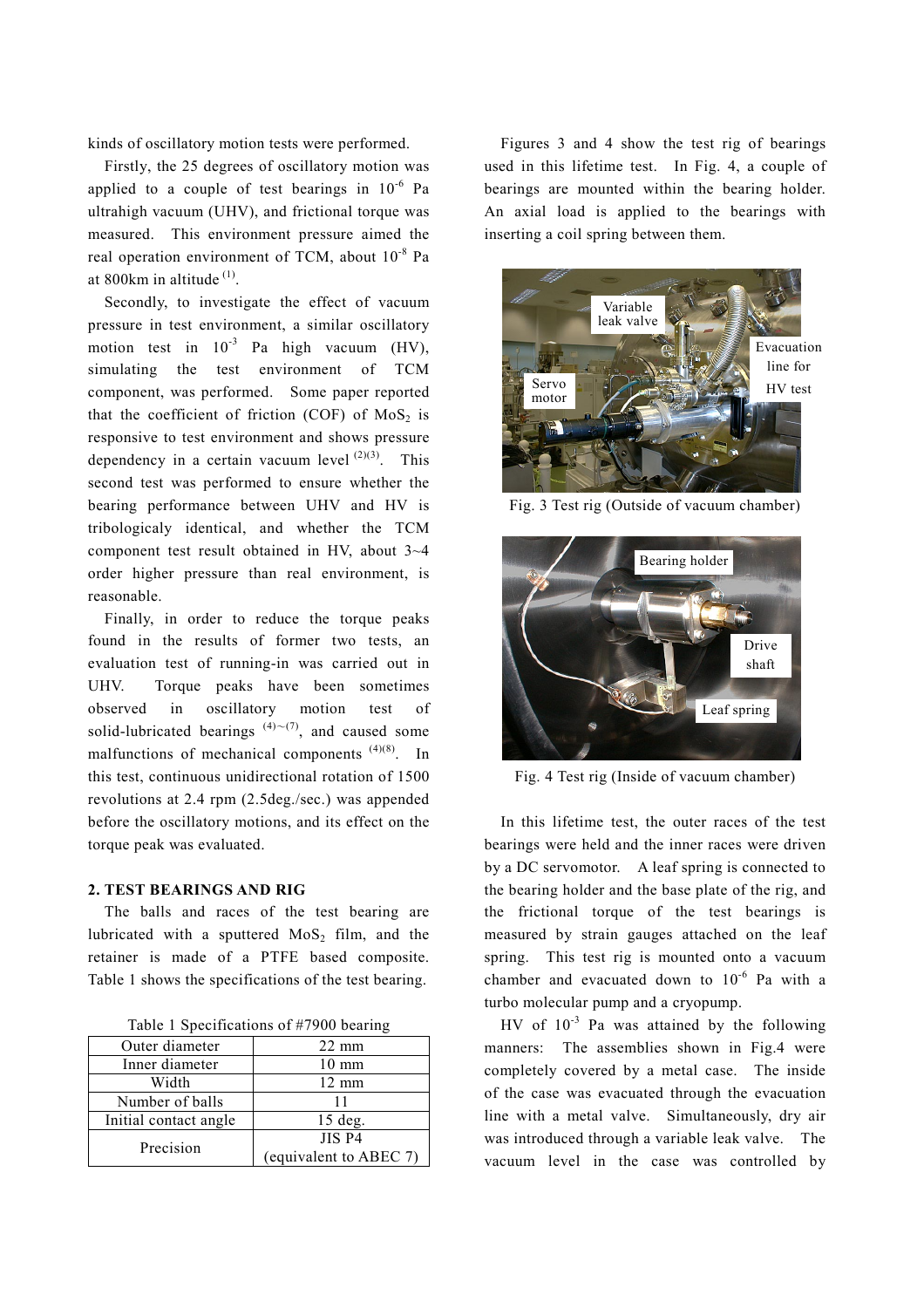regulating the metal valve and the variable leak valve.

#### **3. TEST CONDITION AND ENVIRONMENT**

 Tables 2 and 3 show the test parameters and the test environment of lifetime test. The coefficient of friction (COF)  $\mu$  of each bearing in Table 2 is defined by following equation;

$$
\mu = 2T / (dW),
$$

where T is frictional torque of each bearing, d is an inner diameter of the test bearing, and W is an axial load.

 The test bearings were not running-in before the oscillatory motion, simulating the flight model of TCM.

| Test mode               | Oscillatory motion              |  |  |
|-------------------------|---------------------------------|--|--|
| Motion angle $\theta_0$ | $25$ deg<br>(equivalent to TCM) |  |  |
| Angular velocity        | $2.5 \text{ deg/s}$             |  |  |
| $\omega_0$              | (5 times as fast as TCM)        |  |  |
|                         | 240 N                           |  |  |
| Axial load              | (generating equivalent          |  |  |
|                         | contact stress to TCM)          |  |  |
|                         | Ball and outer race:            |  |  |
| Maximum                 | 1.53 GPa                        |  |  |
| contact stress          | Ball and inner race:            |  |  |
|                         | 1.62 GPa                        |  |  |
| The test                | 54000 cycles                    |  |  |
|                         | (twice as the requirement       |  |  |
| completion<br>criteria  | of TCM)                         |  |  |
|                         | COF of each bearing $> 0.05$    |  |  |

Table 2 Test conditions

| <b>UHV</b> | Vacuum pressure | $1.1 \times 10^{-6}$ ~<br>$1.3 \times 10^{-6}$ Pa |
|------------|-----------------|---------------------------------------------------|
|            | Temperature     | $21.3 \sim 21.6 °C$                               |
| <b>HV</b>  | Vacuum pressure | $9.3 \times 10^{-4}$ ~<br>$1.0 \times 10^{-3}$ Pa |
|            | Temperature     | $22.7 \sim 22.9$ °C                               |

#### Table 3 Test environments

### **4. RESULT OF UHV TEST**

 Figure 5 shows the frictional torque curve at 54000 cycles of oscillatory motion in UHV. In Fig. 5, remarkable torque peaks are found at both ends of CW and CCW motion.

 Figure 6 shows the traces of three characteristic values,  $\mu_s$ <sub>min</sub>,  $\mu_s$ <sub>max</sub>, and  $\mu_p$ , defined in Fig. 7 and Table 4. Throughout the test,  $\mu_s$ <sub>min</sub> and  $\mu_s$ <sub>max</sub>

show almost stable values, 0.005 and 0.008, respectively. Within first approximately 3000 cycles  $\mu_p$  quickly increased from 0.008 to 0.02, and kept almost constant value in following 51000 cycles.







Fig. 6 COF traces vs. motion cycle (UHV)

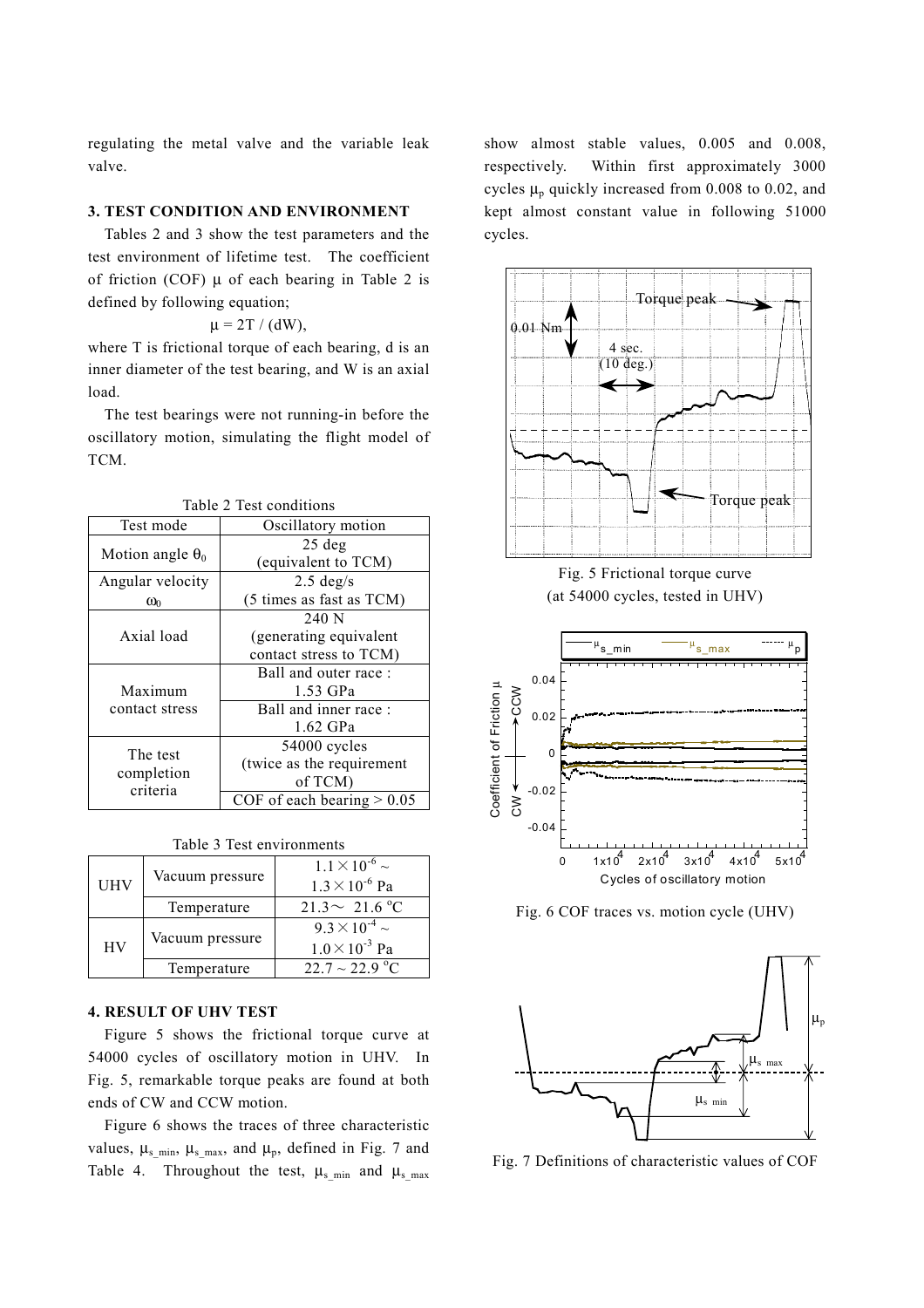| Table $\pm$ Definitions of $\mu_s$ min, $\mu_s$ max, and $\mu_p$ |                             |  |
|------------------------------------------------------------------|-----------------------------|--|
|                                                                  | Minimum value of COF        |  |
| $\mu_{\rm s,min}$                                                | while bearings rotating     |  |
|                                                                  | Maximum value of COF        |  |
| $\mu_{\rm s \, max}$                                             | while bearings rotating     |  |
|                                                                  | (except torque peaks)       |  |
| Աո                                                               | Value of COF at torque peak |  |

 $Table 4$  Definitions of  $\mu$   $\mu$  and  $\mu$ 

 During the lifetime test in UHV, the COFs of test bearings kept below the test completion criterion of 0.05. This shows that the test bearings have enough lifetime for TCM application in UHV environment.

#### **5. RESULT OF HV TEST**

 Figure 8 shows the frictional torque measured in HV environment. The torque peaks with similar shape and magnitude to those in Fig. 5 are generated.

Figure 9 shows the traces of  $\mu_s$ <sub>min</sub>,  $\mu_s$ <sub>max</sub>, and  $\mu_p$ versus cycles in HV. During the test,  $\mu_s$ <sub>min</sub> and  $\mu<sub>s</sub>$  max had nearly stable values, 0.005 and 0.008, respectively. In first approximately 3000 cycles  $\mu_p$  quickly rose from 0.008 to 0.024, and stayed on almost constant in following 51000 cycles.

 During the test in HV, the COFs of test bearings kept below the test completion criterion of 0.05. This result indicates that the test bearings have also sufficient lifetime for TCM application in HV environment.



Fig. 8 Frictional torque curve (at 54000 cycles, tested in HV)



Fig. 9 COF traces vs. motion cycle (HV)

#### **6. COMPARISON OF RESULTS**

Figures  $10 \sim 12$  show the comparison of the characteristic-value-traces of COF measured in UHV and HV.

In Figs. 10 and 11 the traces of  $\mu_s$ <sub>min</sub> and  $\mu_s$ <sub>max</sub> measured in UHV is fairly overlapped with those measured in HV. This result indicates that the difference in environment pressure between UHV and HV did not affect the tribological performance of the bearings.

In Fig. 12, two traces of  $\mu_p$  in CCW side are similar each other, whereas some difference are found in CW side. The reason of this difference has not been clear, but this may be caused by the slight difference in wear of sputtered  $MoS<sub>2</sub>$  film. The generation mechanism of the torque peak will be discussed in the following section.



Fig. 10 Comparison of  $\mu_s$ <sub>min</sub>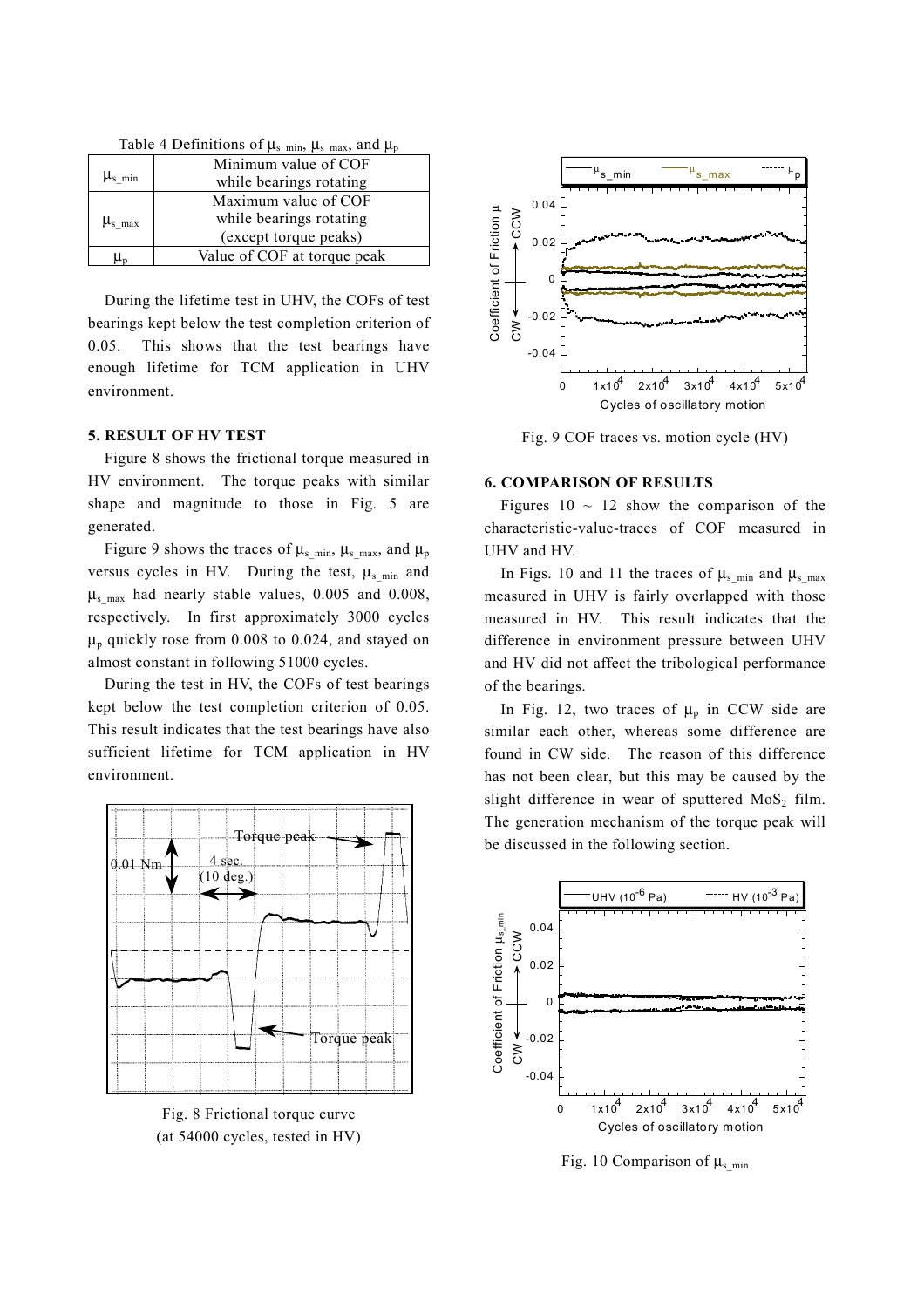

Fig. 11 Comparison of  $\mu$ <sub>s max</sub>



Fig. 12 Comparison of  $\mu_p$ 

#### **7. REDUCTION OF TORQUE PEAK**

 During the oscillatory motion tests of the solid-lubricated bearings, the torque peaks were generated at both ends of CW and CCW motion as shown in Figs. 5 and 8.

 After the oscillatory motion tests, the races, balls and retainers of the bearings were investigated with an optical microscope, SEM, EPMA and roundness-measuring device.

 Figures 13 and 14 shows the roundness of inner and outer races after the test. On the surface of inner and outer races, 11 dents are clearly found.



Fig. 14 Roundness of outer raceway (tested in HV)

278  $\circ$ 6.70  $\mu$  1 Scale 5µm

 Their widths, about 10 degrees on the inner raceway and 15 degrees on the outer raceway, are well matched to the contact area numerically predicted from the bearing geometry and motion. Also, their depths about 1µm are almost the same as the initial thickness of the sputtered  $MoS<sub>2</sub>$  film. Therefore, these 11 dents are the wear areas of the pre-coated  $MoS<sub>2</sub>$  film due to the oscillatory motion.

 Figure 15 shows the dent on a ball surface. A rectangular profile is seen on the surface. This dimension was identical to that of the dents on the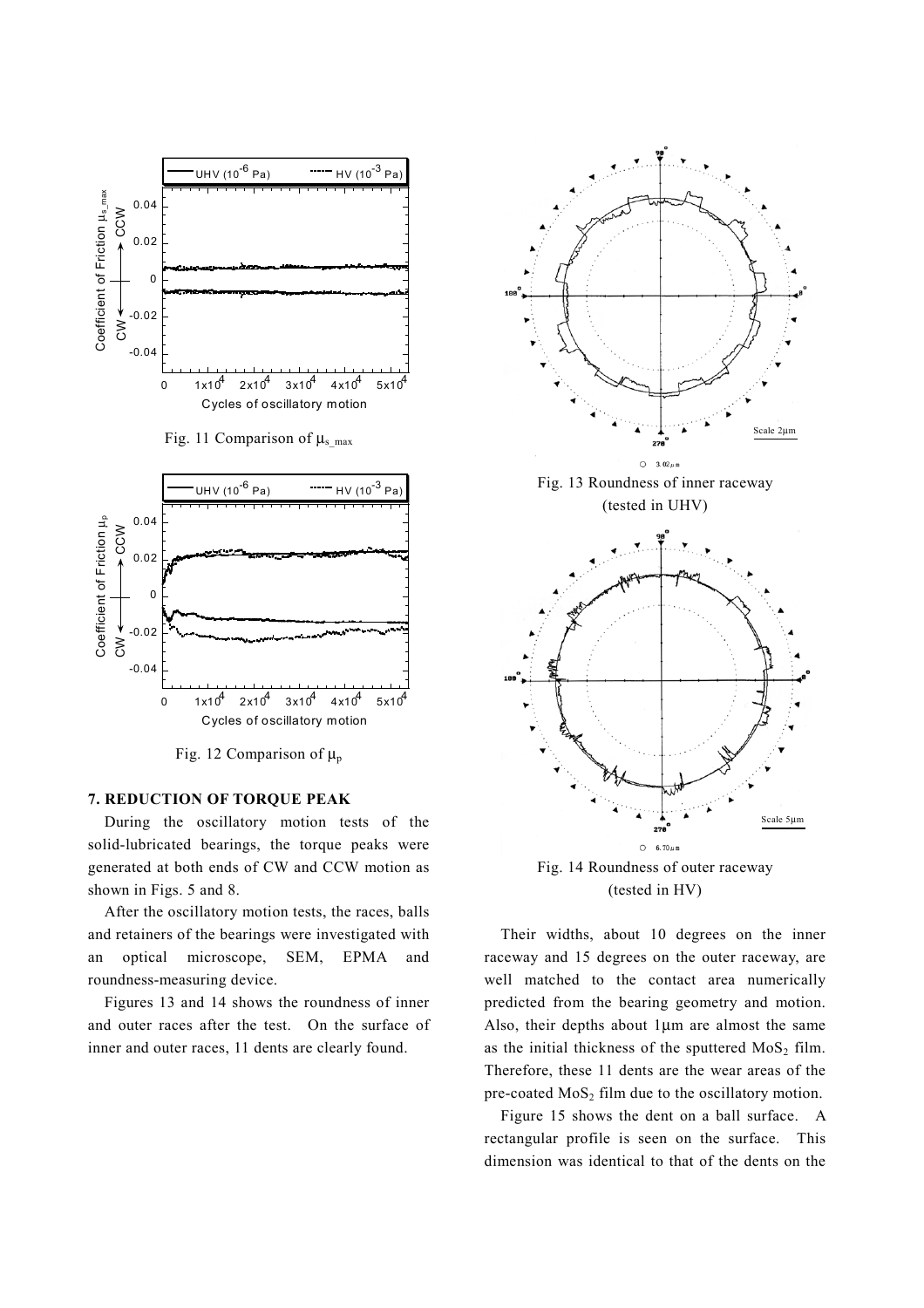inner and outer raceway.



Fig. 15 Contact area on ball (tested in UHV)

 According to these results, the torque peaks are considered to arise by the wear of the sputtered  $MoS<sub>2</sub>$  film and the build-up of the MoS<sub>2</sub> debris on the edge of the oscillatory motion area.

 From this consideration and the fact that the torque peak became almost constant after about 3000 cycles of the oscillatory motion, shown in Fig. 12, it is expected that considerable  $MoS<sub>2</sub>$  film had been worn away within first approximately 3000 cycles. Also shown in Figs. 13 and 14, a remaining very thin  $MoS<sub>2</sub>$  film seems to support the long-term lubrication. They suggest that torque peaks may be reduced if the running-in equivalent to 3000 cycles of oscillatory motion is applied to the bearings before the test to reduce the unnecessary  $MoS<sub>2</sub>$  film. In order to confirm the effect of running-in to reduce the torque peaks, an evaluation test was carried out.

## **8. RESULT OF EVALUATION TEST**

In the evaluation test, unidirectional rotating running-in was conducted before the oscillatory motion test of the bearings. Table 5 shows the conditions of running-in. The frequency of contact between a specific area on the inner or outer raceway and the ball during the unidirectional 1500 rotation is equivalent to that during the 3000 cycles of oscillatory motion.

|  | Table 5 Conditions of running-in |  |
|--|----------------------------------|--|
|  |                                  |  |

| Bearing motion     | Unidirectional rotation |  |
|--------------------|-------------------------|--|
| Angular velocity   | $2.5 \text{ deg/s}$     |  |
| $\omega_0$         |                         |  |
| Axial load         | 240 <sub>N</sub>        |  |
| Number of rotation | 1500 rotations          |  |
| of the inner race  |                         |  |

 Following the running-in, the lifetime test was performed in UHV under the conditions shown in Table 2. The environment of the running-in and the lifetime test is listed in Table 7.

|  | Table 7 Test environments |
|--|---------------------------|
|  |                           |

| Vacuum pressure | $1.3 \times 10^{-6}$ ~<br>$2.6 \times 10^{-6}$ Pa |
|-----------------|---------------------------------------------------|
| Temperature     | $21.9 \sim 23.7 °C$                               |

Figure 16 shows the comparison of  $\mu_p$  traces. It is found that remarkable reduction of torque peaks was achieved, and running-in of 3000 rotations exerted no influence on the lifetime of the bearings.  $\mu_p$  was reduced from 0.25 to 0.09 and this value was kept until 54000 cycles.



Fig. 16 Reduction of torque peak  $\mu_p$ 

 Figures 17 and 18 show the roundness of the inner and the outer races after the test when the running-in was appended. The dents found in